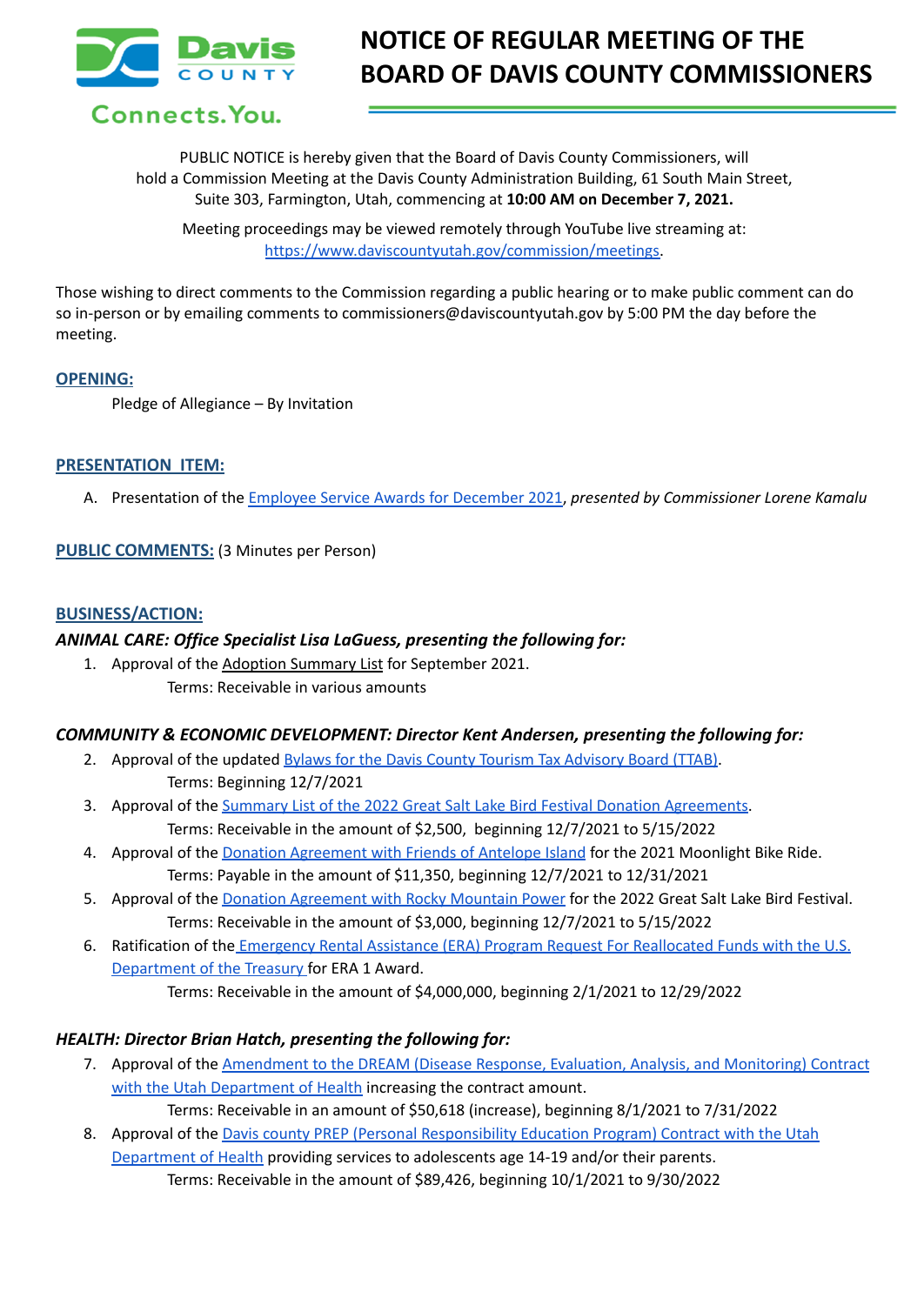- 9. Approval of the [Amendment](https://drive.google.com/file/d/1KdADOaodShsfDC9EDb5PQKCx8JfyEULx/view?usp=sharing) to the Davis County Mobile Vaccine Clinic Capacity Contract with the Utah [Department](https://drive.google.com/file/d/1KdADOaodShsfDC9EDb5PQKCx8JfyEULx/view?usp=sharing) of Health increasing the original funding to equal the actual cost. Terms: Receivable in the amount of \$37,434, beginning 11/16/2021 to 12/31/2021
- 10. Approval of the Contract with the Utah [Department](https://drive.google.com/file/d/1KCVVXAvAGkN8-2XXe1mcQE25HzVRrsd3/view?usp=sharing) of Health for Childhood Lead Poisoning Prevention and Surveillance.

Terms: Receivable in the amount of \$7,154, beginning 10/1/2021 to 9/30/2022

11. Approval of the Contract with Lifeline Systems [Company](https://drive.google.com/file/d/1zojxXwd_VF7TtrTh4JvQYboNvuwuzlA2/view?usp=sharing) to provide for direct purchase of in-home services for clients of Davis County.

Terms: Payable dependent on services rendered, beginning 7/1/2021 to 6/30/2023

12. Approval of the Summary List of various [contributions](https://drive.google.com/file/d/1ZIoWYi33m45Vo8JvQ2DHm9nPeH_G6SNd/view?usp=sharing) to the Davis County Health Department, Senior Services Division.

Terms: Beginning 8/12/2021 to 11/4/2021

13. Approval of the State Fiscal Year 2022 Aging Medical Waiver Contract [Amendment](https://docs.google.com/document/d/1Xs1xAhYSLjjW98CRc80cSzpj-qFYW0ou/edit?usp=sharing&ouid=106668054259493981190&rtpof=true&sd=true) Memo with the Utah Department of Human Services, Division of Aging and Adult Services. Terms: Receivable in the amount of \$40,500, beginning 7/1/2021 to 6/30/2022

## *HUMAN RESOURCES: Legal Defender Coordinator Todd Utzinger, presenting the following for:*

14. Approval of the Renewal of the [Agreement](https://drive.google.com/file/d/1WJ0rL_E6js5vsBEilLUdIEZ6G7GO3hMb/view?usp=sharing) with Matthew Brass to provide legal services for indigent persons appearing in Davis County.

Terms: Payable in the amount of \$85,812.72/yr, beginning 1/1/2022 to 12/31/2024

15. Approval of the Renewal of the [Agreement](https://drive.google.com/file/d/16syb-o9K5fOJ3Ii1c-0kewpohItovxhF/view?usp=sharing) with Ryan Bushell to provide legal services for indigent persons appearing in Davis County.

Terms: Payable in the amount of \$107,627.66/yr, beginning 1/1/2022 to 12/31/2024

16. Approval of the Renewal of the [Agreement](https://drive.google.com/file/d/1pCJtTYSX4xqTF16r73Yj8GgT7NL3y3Ky/view?usp=sharing) with Logan Bushell to provide legal services for indigent persons appearing in Davis County.

Terms: Payable in the amount of \$84,000/yr, beginning 1/1/2022 to 12/31/2024

17. Approval of the Renewal of the [Agreement](https://drive.google.com/file/d/1f9Kvl4BOdJE3_lqDIEFMbE2ZS-vOwxBe/view?usp=sharing) with Clyde Markley Arrington to provide legal services for indigent persons appearing in Davis County.

Terms: Payable in the amount of \$117,225.13/yr, beginning 1/1/2022 to 12/31/2024

18. Approval of the Renewal of the [Agreement](https://drive.google.com/file/d/1ER6sxLGwifkYL8V4wlXFWblSLjc7tJUi/view?usp=sharing) with Julie George to provide legal services for indigent persons appearing in Davis County.

Terms: Payable in the amount of \$136,091.22/yr, beginning 1/1/2022 to 12/31/2024

19. Approval of the Renewal of the [Agreement](https://drive.google.com/file/d/13idyT40BEK1nni7BZbK0k7PA2WWMfxcD/view?usp=sharing) with Ronald Fujino to provide legal services for indigent persons appearing in Davis County.

Terms: Payable in the amount of \$106,928.27/yr, beginning 1/1/2022 to 12/31/2024

20. Approval of the Renewal of the [Agreement](https://drive.google.com/file/d/12iBR5V5bRiGiMoR37ETRtxUeLs39cii7/view?usp=sharing) with Scott Wiggins to provide legal services for indigent persons appearing in Davis County.

Terms: Payable in the amount of \$68,771.86/yr, beginning 1/1/2022 to 12/31/2024

21. Approval of the Renewal of the [Agreement](https://drive.google.com/file/d/1bbpUFJkrzkxZuNw0HWyQjMgJS11m7Q7S/view?usp=sharing) with Joseph Nemelka to provide legal services for indigent persons appearing in Davis County.

Terms: Payable in the amount of \$92,700/yr, beginning 1/1/2022 to 12/31/2024

22. Approval of the Renewal of the [Agreement](https://drive.google.com/file/d/1vz0MVv-yROY-R5V6RcLPRKMuFv4CHyIW/view?usp=sharing) with Erin Hill to provide legal services for indigent persons appearing in Davis County.

Terms: Payable in the amount of \$104,121.92/yr, beginning 1/1/2022 to 12/31/2024

23. Approval of the Renewal of the [Agreement](https://drive.google.com/file/d/1h4cGt6Lb8ZAklbFAlQQXFcLwjDAlXjC2/view?usp=sharing) with William Albright to provide legal services for indigent persons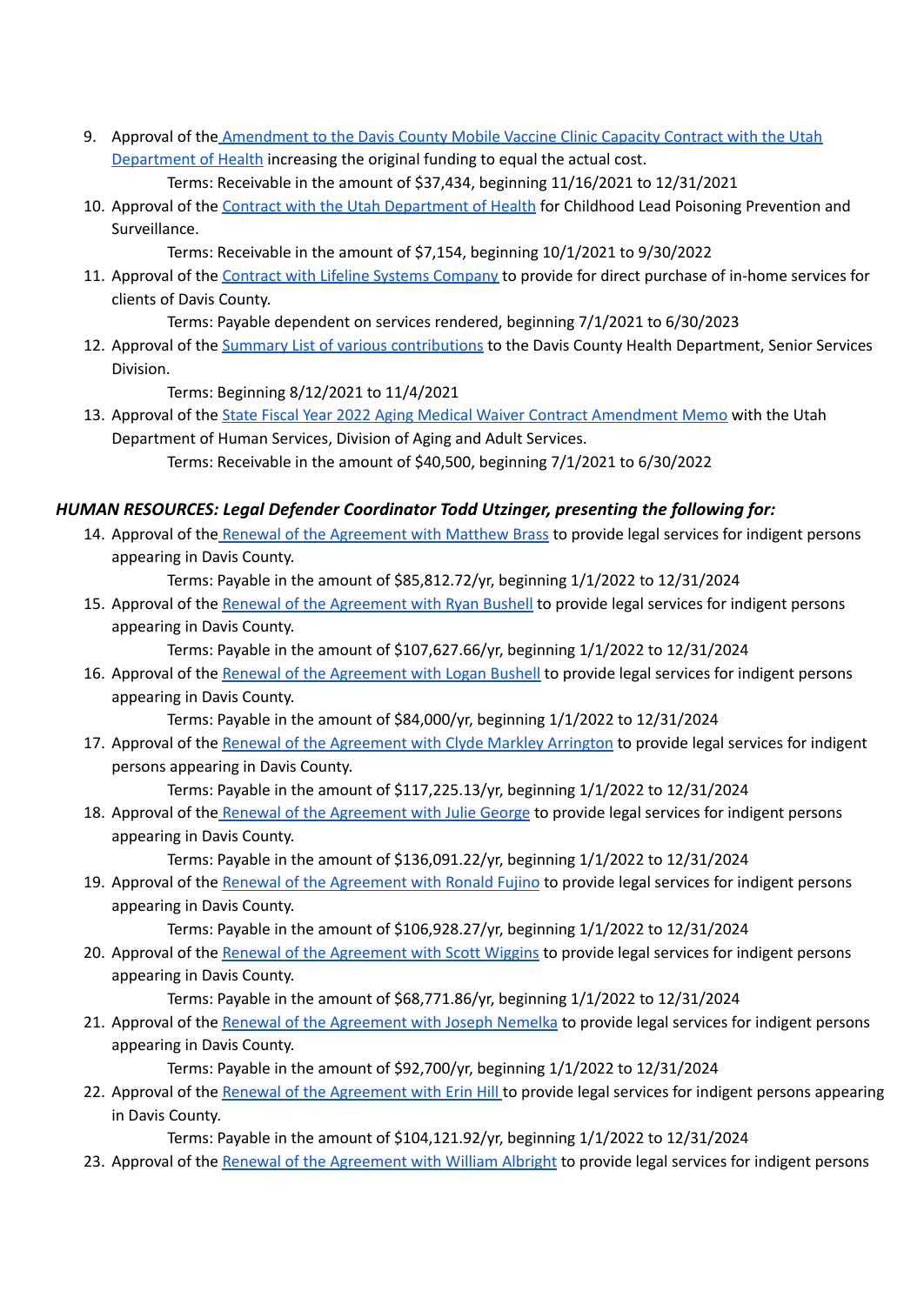appearing in Davis County.

Terms: Payable in the amount of \$143,793.33/yr, beginning 1/1/2022 to 12/31/2024

24. Approval of the Renewal of the [Agreement](https://drive.google.com/file/d/1FdxnkkeEHVpyxOq6zFxEaES2JwqVkUtT/view?usp=sharing) with Richard Gallegos to provide legal services for indigent persons appearing in Davis County.

Terms: Payable in the amount of \$115,946.94/yr, beginning 1/1/2022 to 12/31/2024

25. Approval of the Renewal of the [Agreement](https://drive.google.com/file/d/1LV3t9SUXZJeIppwUoTu6lFP11BBZqg98/view?usp=sharing) with Todd Sessions to provide legal services for indigent persons appearing in Davis County.

Terms: Payable in the amount of \$96,863.80/yr, beginning 1/1/2022 to 12/31/2024

26. Approval of the Renewal of the [Agreement](https://drive.google.com/file/d/1EuMxNW-i1-5gqQsUrjKfCizayAF1rS2c/view?usp=sharing) with Nicole Lowe McBride to provide legal services for indigent persons appearing in Davis County.

Terms: Payable in the amount of \$88,000/yr, beginning 1/1/2022 to 12/31/2024

27. Approval of the Renewal of the [Agreement](https://drive.google.com/file/d/1qiIEMOgdw2dAgvtg4EMG48S97In8pmnJ/view?usp=sharing) with Loni Radmall to provide legal services for indigent persons appearing in Davis County.

Terms: Payable in the amount of \$95,000/yr, beginning 1/1/2022 to 12/31/2024

28. Approval of the Renewal of the [Agreement](https://drive.google.com/file/d/1JF08-yuXT4mwnFzBAi5b4UvIh_nPuyu0/view?usp=sharing) with Michael Murphy to provide legal services for indigent persons appearing in Davis County.

Terms: Payable in the amount of \$86,463.40/yr, beginning 1/1/2022 to 12/31/2024

## *INFORMATION SYSTEMS: Director Mark Langston, presenting the following for:*

29. Approval of the letter [delegating](https://drive.google.com/file/d/1Vfx3K4skL_fyGFLHH72yw34u34-GO9TF/view?usp=sharing) Michael Pace to create/post applications for Davis County with the Apple Developer Program.

Terms: Payable in the amount of \$99, beginning 12/7/2021 to 12/7/2022

## *PUBLIC WORKS: Director Adam Wright, presenting the following for:*

30. Approval of the Easement Encroachment Agreement with the United States Department of the [Interior-Bureau](https://drive.google.com/file/d/1Mfy_oZniV5meh0HVEguMgLT3IZRzQUrh/view?usp=sharing) of [Reclamation](https://drive.google.com/file/d/1Mfy_oZniV5meh0HVEguMgLT3IZRzQUrh/view?usp=sharing) to install, operate, and maintain a storm drain for Ewe Turn, in the Mutton Hollow Area in Kaysville.

Terms: Beginning 12/7/2021

## *SHERIFF'S OFFICE: Chief Deputy Susan Poulsen, presenting the following for:*

31. Approval of the Training Reimbursement Agreement with Antony Michael Gall for Special Functions and Basic Corrections Training.

Terms: Payable in the amount of \$13,560, beginning on the date the deputy is sworn in, and ending two years after the sworn in date or 4,160 worked hours whichever occurs later.

32. Approval of the Training Reimbursement Agreement with Landon Todd Gifford for Law Enforcement Officer Training.

Terms: Payable in the amount of \$12,686, beginning on the date the deputy is sworn in, and ending two years after the sworn in date or 4,160 worked hours whichever occurs later.

33. Approval of the Training Reimbursement Agreement with Stetson Curtis Steed for Law Enforcement Officer Training.

> Terms: Payable in the amount of \$12,686, beginning on the date the deputy is sworn in, and ending two years after the sworn in date or 4,160 worked hours whichever occurs later.

34. Approval of the Contract with Waste [Management](https://drive.google.com/file/d/1lbxYCSZBihEgeWZ3feCOG5VdX8_NqvfC/view?usp=sharing) of Utah, Inc. for the collection, disposal and/or recycle of the county's waste materials.

Terms: Payable, beginning 1/1/2022 to 12/31/2024